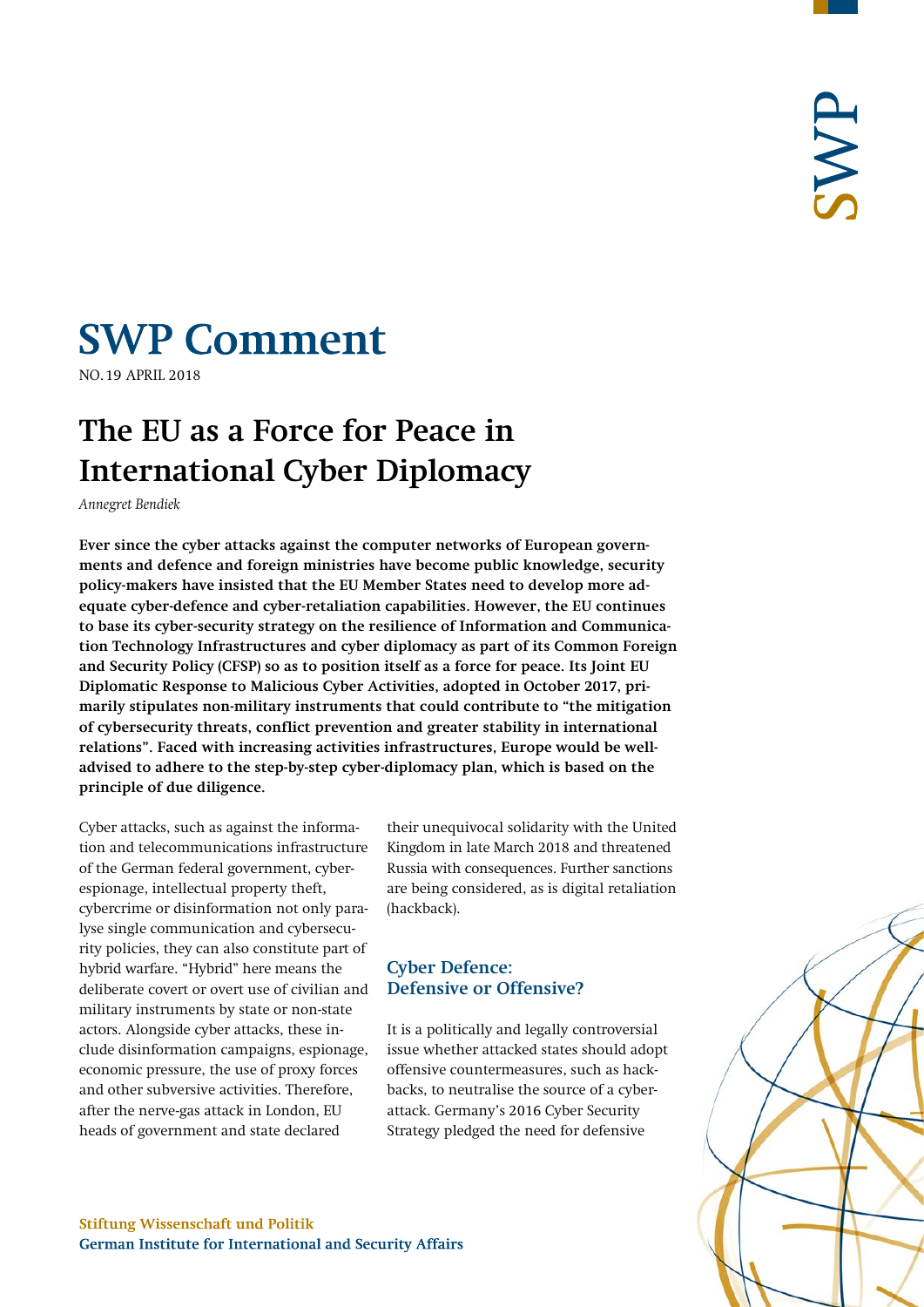cyber security and calls for the creation of a mobile Quick Reaction Force housed within the Federal Office for Information Security (BSI), as well as similar teams within the federal police and domestic intelligence agency that are able to respond to cyber threats against government institutions and critical infrastructure. The new coalition government takes the stance that the state requires military and strategic cyber weapons as well as a legal basis for their deployment in order to respond to cyber attacks, such as on the federal parliament in 2015 or the government network in 2016.

NATO categorises attacks in cyberspace as a form of warfare, which can trigger the mutual defence clause under Article 5 of the North Atlantic Treaty. NATO is currently debating whether offensive computernetwork operations by its member states should be a component of its operational planning. Since the 2016 NATO Summit in Warsaw, NATO-EU cooperation has been strengthened through the exchange of information and joint cyber-security exercises. In its 2016 Paper on German Security Policy and the Future of the Bundeswehr, the German federal defence ministry extended this development and created a sixth organisational unit for its military – the cyberspace and information space unit  $$ which currently has approximately 13,500 staff. In the case of self-defence or mutual defence within NATO, both defensive and offensive cyber-defence capabilities may be used. Whether this holds true for offensive capabilities in peacetime is contentious. Critics argue that the proliferation of malware for cyber-attacks does not justify the short-term advantages generated by the supposedly greater potential for deterrence which these capabilities offer. They insist that confidence and security-building measures as well as arms control must be led by the United Nations (UN) and OSCE, and that any development of offensive cyber-defence capabilities risks fuelling mistrust, mutual insecurity and conflicts. They believe that only a long-term cyber diplomacy coordinated at the European level could help to bring about security in Europe and avoid

conflict escalation. Self-evidently, it is in the EU's own interests to position itself as a force for peace in cyber security and to emphasise compromise and communication.

#### **Cyber-Diplomacy Formats**

Cyber diplomacy – as opposed to overall cyber defence – offers the potential for conflict de-escalation and thus for developing a force for peace. More than 30 states now have commissioners for cyber foreign policy. Denmark has even appointed a cyber-diplomacy ambassador. Cyber diplomacy in the widest sense encompasses confidence-building measures (CBMs). It also comprises certain aspects of international norm building, data protection and freedom of expression, Internet Governance, and prosecution under international agreements for mutual legal assistance. Many governments, however, have neither the knowledge nor the necessary resources to maintain basic cyber-security standards or even ascertain what attacks are being conducted via servers on their territory. Nevertheless, most states voice profound reservations over national sovereignty when presented with the idea of a central global regulatory body for security in cyberspace, thereby rendering it an unrealistic prospect for the time being. It is more likely that cyberspace and information space will be increasingly subject to national sovereignty.

On the multilateral level, in 2015 a group of 25 international government experts commissioned by the UN General Assembly reached a consensus that international law should be applied in cyberspace as well, including the right to selfdefence. However, in summer 2017 the group could not agree on whether to establish a so-called attribution council. As a precondition for attribution – meaning the technical, legal and political identification of the perpetrator of a cyber attack – sensitive information must be exchanged among Computer Emergency Response Teams (CERTs) and between secret services and security agencies.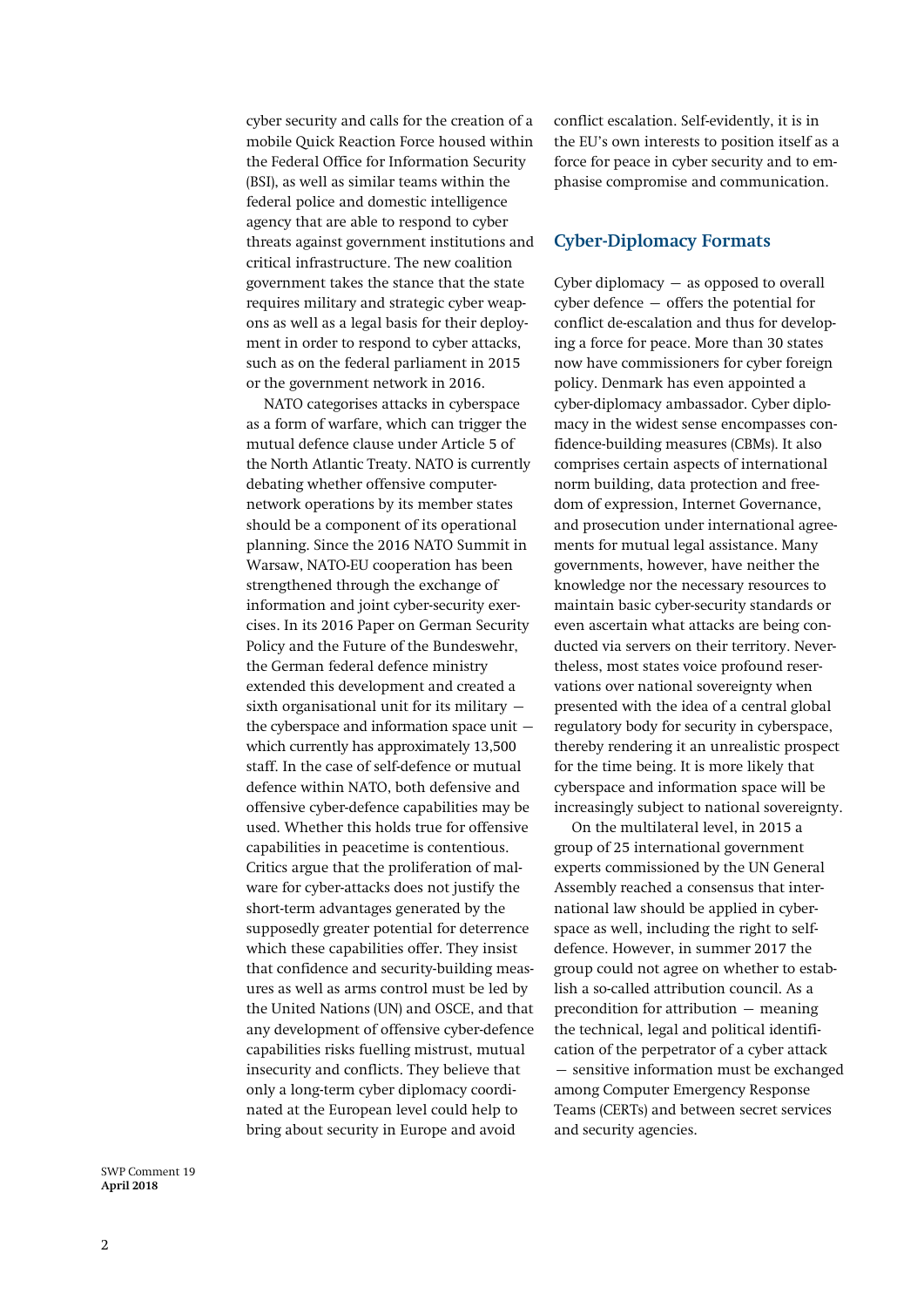Due to ineffective multilateral formats, in 2016 presidents Xi Jinping and Vladimir Putin signed a bilateral joint declaration in Shanghai announcing a new phase in the comprehensive strategic partnership between China and Russia. Beijing and Moscow voiced their concern that information and telecommunications technologies were being misused for interference in internal affairs. The international community, they stated, should cooperate on the basis of mutual respect and expediency as well as justice, and provide joint responses to threats to information security. The US also relies on bilateral agreements, for instance with China, to fight cybercrime.

Ever since multilateral negotiations at the UN level failed in 2017, cyber-security experts have been calling for "coalitions of the willing" from G20 or G7 states to drive international norm-setting forward. Twotrack formats, such as the Global Commission on the Stability of Cyberspace, predominate. However, strengthening attribution concerns not only states but also the private sector. In February 2017 Microsoft called for a "Digital Geneva Convention". The most recent initiative, a "Charter of Trust" launched by Siemens at the Munich Security Conference in February 2018, sets the same course. Finally, the World Economic Forum aims to create a Global Centre for Cybersecurity to combat cybercrime and thus also improve cooperation between the private sector and state authorities, the socalled public-private partnerships.

#### **The EU's Cyber-Foreign and Cyber-Security Policy**

Cyber security is an issue not only for states but for the EU as well. It extends beyond the resilience of networks, the digital single market or the prosecution of cyber criminals, and also concerns the EU's Common Foreign and Security Policy (CFSP) and Common Security and Defence Policy (CSDP) (see table on next page). A range of actors already tackle cyber-foreign and cybersecurity policy within the EU's Integrated

Political Crises Response (IPCR): most significantly, the EU Agency for Network and Information Security (ENISA); the European Cybercrime Centre (EC3) at Europol; the EU Intelligence and Situation Centre (INTCEN); the Intelligence Directorate of the EU Military Staff (EUMS INT) and its situation room (SITROOM); the INTCEN unit for analysing hybrid threats, known as the Hybrid Fusion Cell; the Computer Emergency Response Team for EU institutions and agencies (CERT-EU); and the European Commission's Emergency Response Coordination Centre (ERCC). New structures and mechanisms created under the Network and Information Security (NIS) directive, such as the member states' network of IT emergency teams (CSIRTs), must also be acknowledged.

At the EU level, the Horizontal Working Party on Cyber Issues was created in 2015 to coordinate the political aspects of cyberspace within the Council. It can participate in both legislative and non-legislative activities. Furthermore, EU member states decided in February 2015 to strengthen cyber diplomacy at the EU level in the European External Action Service (EEAS). This was confirmed in November 2016 by the implementation plan on security and defence. Important bodies that coordinate the strategic upstream analysis for the CFSP are the cyber diplomacy team in the EEAS as well as EU INTCEN for civilian situational awareness and EUMS INT for the military. To deter and reconstruct cyber attacks, and identify the perpetrators, forensic computer scientists depend on numerous sources in different states and companies on all political levels. To establish coordination in this area, the EU can rely on well-established cooperation between ministries and security agencies. Special rules apply for the fight against terrorism. However, an EUcoordinated policy that brings together binding exchanges of information with surveillance and the use of that shared information has not yet been enshrined as an EU competence in the treaties but is subject for reconsideration. The EU's Joint Communication on "Resilience, Deterrence and Defence: Building Strong Cybersecurity for the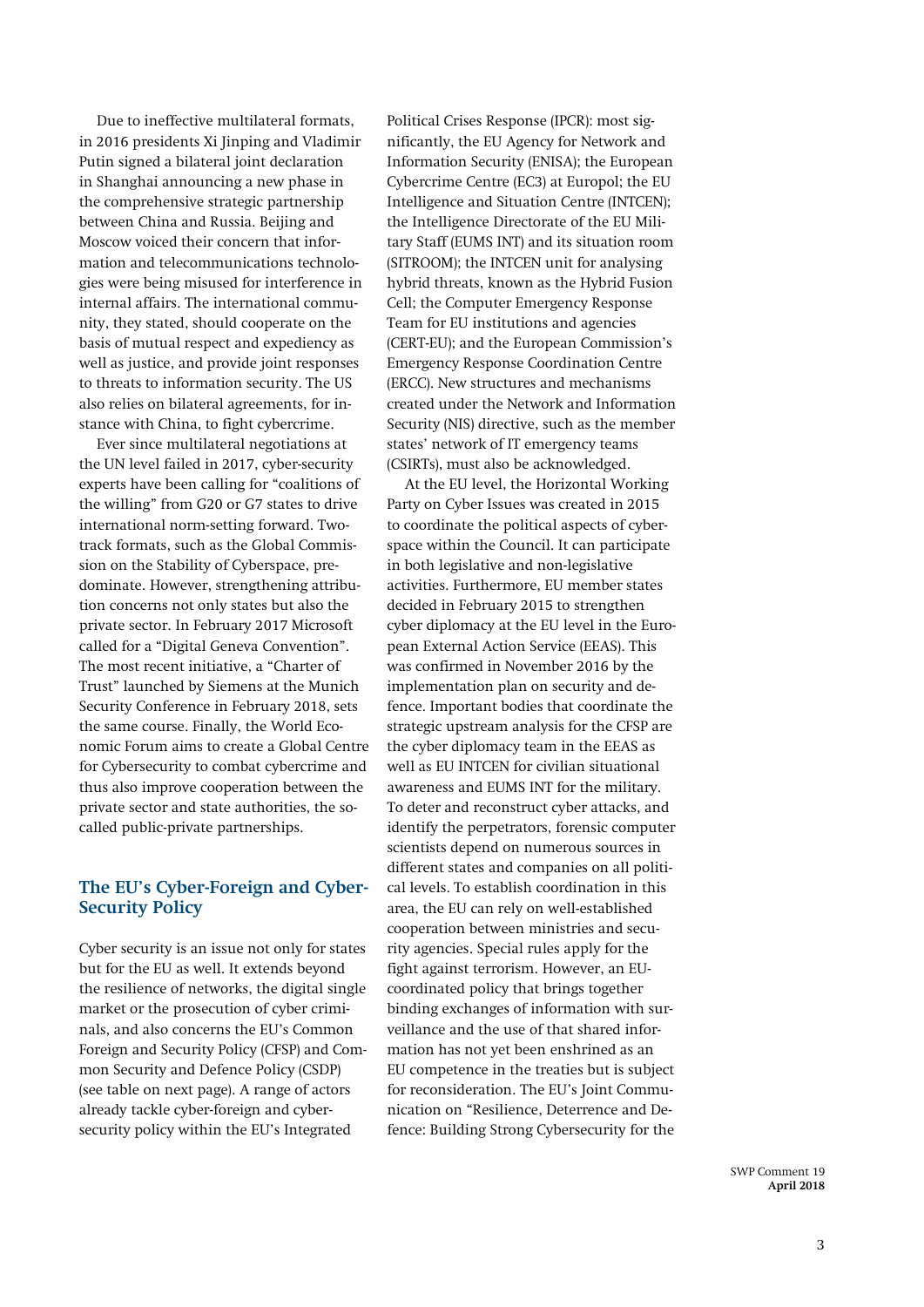#### *Table*

#### *Peace, security, justice Single market CSDP: Cyber Defence CFSP: Cyber Diplomacy EU* Europol (EC3) Eurojust EU-LISA ENISA CSIRT network CERT-EU EDA GSA EEAS SIAC (EU INTCEN, EUMS INT) EU SITROOM EU Hybrid Fusion Cell ERCC *National* Executive and dataprotection authorities Authorities in charge of NIS National CSIRTs Defence, military and security agencies Foreign ministries

#### **Cyber Security in the EU: Areas of Responsibility**

*CERT*: Computer Emergency Response Team, *CSIRT*: Computer Security Incident Response Team, *EC3*: European Cybercrime Centre, *EDA*: European Defence Agency, *EEAS*: European External Action Service, *ENISA*: European Union Agency for Network and Information Security, *ERCC*: Emergency Response Coordination Centre, *EU INTCEN*: European Union Intelligence and Situation Centre, *EU-LISA*: European Agency for the Operational Management of Large-scale IT Systems in the Area of Freedom, Security and Justice, *EU SITROOM*: European Union Situation Room, *EUMS INT*: European Union Military Staff, Intelligence Directorate Mission, *GSA*: European Global Navigation Satellite Systems Agency, *NIS*: Network and Information Security, *SIAC*: Single Intelligence Analysis Capacity.

> EU" of September 2017 offers startingpoints for cooperation that builds both confidence and security and is based on the four pillars of EU cyber security (see table). The Horizontal Working Party on Cyber Issues, chaired by the rotating Presidency, and the Political and Security Committee (PSC) are responsible for appropriate implementation measures. Legally Member States are free to launch initiatives.

> *First pillar:* The provisions of the Directive on Attacks against Information Systems of 2013 including its penalties are applicable in the case of criminal actors without significant ties to a State sponsor. To counter the growing threat of cross-border cybercrime, new instruments are planned that can be used to prosecute perpetrators more effectively. An "e-evidence" directive is currently being negotiated to facilitate crossborder access to electronic evidence. Also under discussion is a directive on fighting fraud and forgery in cashless media, such as bitcoin. This aims to improve cooperation between criminal-justice authorities.

*Second pillar:* ENISA is being upgraded, having increased its staff from around 80 to 125 and its annual budget from 11 to 23 million euros. The agency is expected to organise yearly pan-European cyber-security exercises and steer cooperation between the member states' Computer Security Incident Response Teams (CSIRTs). Previously, these exercises were occasionally extended to allied non-member states. ENISA is primarily meant to accompany the establishment and implementation of an EU-wide certification framework. The objective is to make IT products and services more secure through market incentives and to enable users to make informed purchasing decisions. Divergent certification systems will be harmonised to strengthen the digital single market for trustworthy products. These measures are based on the Network and Information Security (NIS) directive, which will come into force in May 2018; it serves as a benchmark for attaining similar improvements in the OSCE as well.

*Third pillar:* In December 2017 the EU's 25 defence ministers established Permanent Structured Cooperation (PESCO). Two of its 17 projects are explicitly dedicated to Europe's cyber security. According to reports, others concern the standardisation of soldier systems – meaning electronic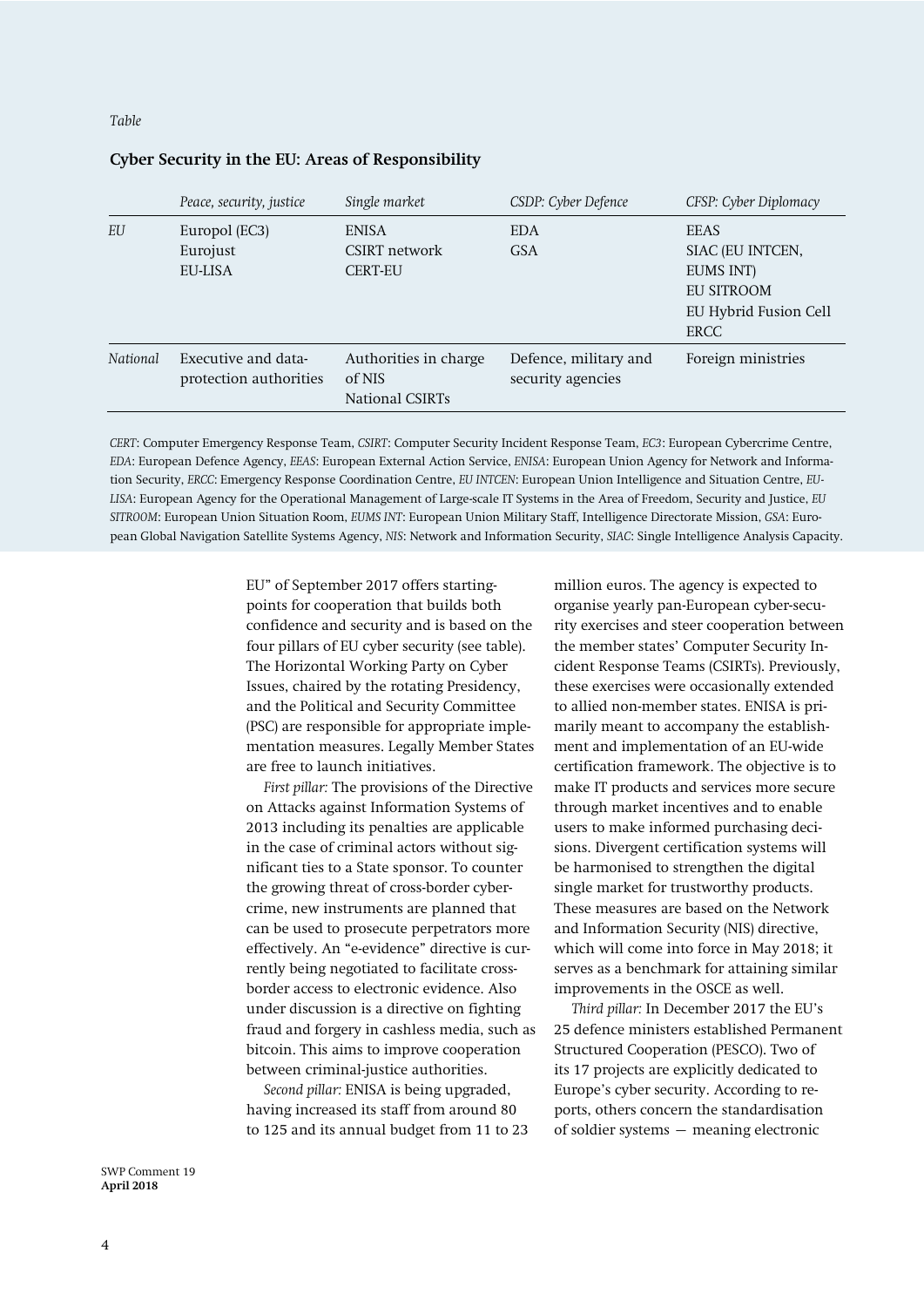equipment, linguistic and data communications, and software. Greece plans to develop a European IT emergency team; Lithuania wants to be in charge of establishing a European cyber defence. The idea is to create a "cyber Schengen area" so as to combat online criminality operating across all national borders. By late 2020 the European Investment Bank intends to invest more than 6 billion euros in developing so-called dualuse technologies for cyber security and civilian security.

*Fourth pillar:* The EU is conducting bilateral cyber dialogues within its strategic partnership agreements with USA, Canada, China, South Korea etc. The EU also proposes drawing up a strategy for international cooperation in cyberspace and conflict prevention, in line with the cybersecurity reform of September 2017. As a first step, it has updated the CFSP and CDSP's instruments as well as its directive on export controls for dual-use goods.

#### **Joint EU Diplomatic Response to Malicious Cyber Activities**

The increase in cyber attacks has forced international actors to consider how to respond appropriately. The Obama administration imposed unilateral sanctions for the first time in 2014 after a US subsidiary of the Sony Corporation fell victim to a devastating cyber attack, during which all company data were copied. Two years later, Washington reacted similarly when the US administration's personnel data were siphoned during a large-scale cyber attack. Following the alleged Russian interference in the 2016 US presidential election campaign, the US government imposed sanctions in March 2018 on five companies and organisations as well as 19 individuals, citing Russia's "malicious cyber activities". The EU had first discussed the necessity for joint cyber diplomacy in February 2015. In June 2017, it suggested establishing a Cyber Diplomacy Toolbox so as give the EU a joint diplomatic response to malicious cyber activities. Its main goal was to guarantee

the responsiveness of its foreign and security policy below the threshold for armed conflict. This would complement its efforts under the NIS directive to push through minimum standards and reporting obligations as well as build resilient IT and communications systems in the digital single market. At the EU level, responding to attacks with cyber diplomacy above triggers the political measures contained in the CFSP, including restrictive measures. In October 2017, the planned Cyber Diplomacy Toolbox was adopted under its new title of Draft implementing guidelines for the Framework on a Joint EU Diplomatic Response to Malicious Cyber Activities. Its purpose is to facilitate cooperation in containing immediate and long-term threats and to help deter culprits and potential attackers in the long term. Individual states apparently did not have sufficient reach to impact on attackers' cost-benefit calculations; EU diplomacy, by contrast, offered a strategic added value due to its ability to impose sanctions or positive incentives. The EU has committed to international principles upholding due diligence in cyberspace and intends to strengthen cyber diplomacy in exchanges with third parties with the aim of combating cyber attacks. The UN's Group of Governmental Experts (GGE) incorporated the principle of upholding due diligence in its final report of June 2015. According to this report, states should ascertain that their sovereign territory, and the computer systems and infrastructure located there or otherwise under their control, are not misused for attacks on the infrastructure of other states.

#### **Five Categories of Measures**

In its cyber diplomacy, the EU relies on the CFSP toolbox. Its measures can be divided into preventative, cooperative, stabilising and restrictive, as well as member states' lawful responses for self-defence. Political measures are agreed in the EU Council with the assistance of the European External Action Service. In grave instances, malicious cyber activities could amount to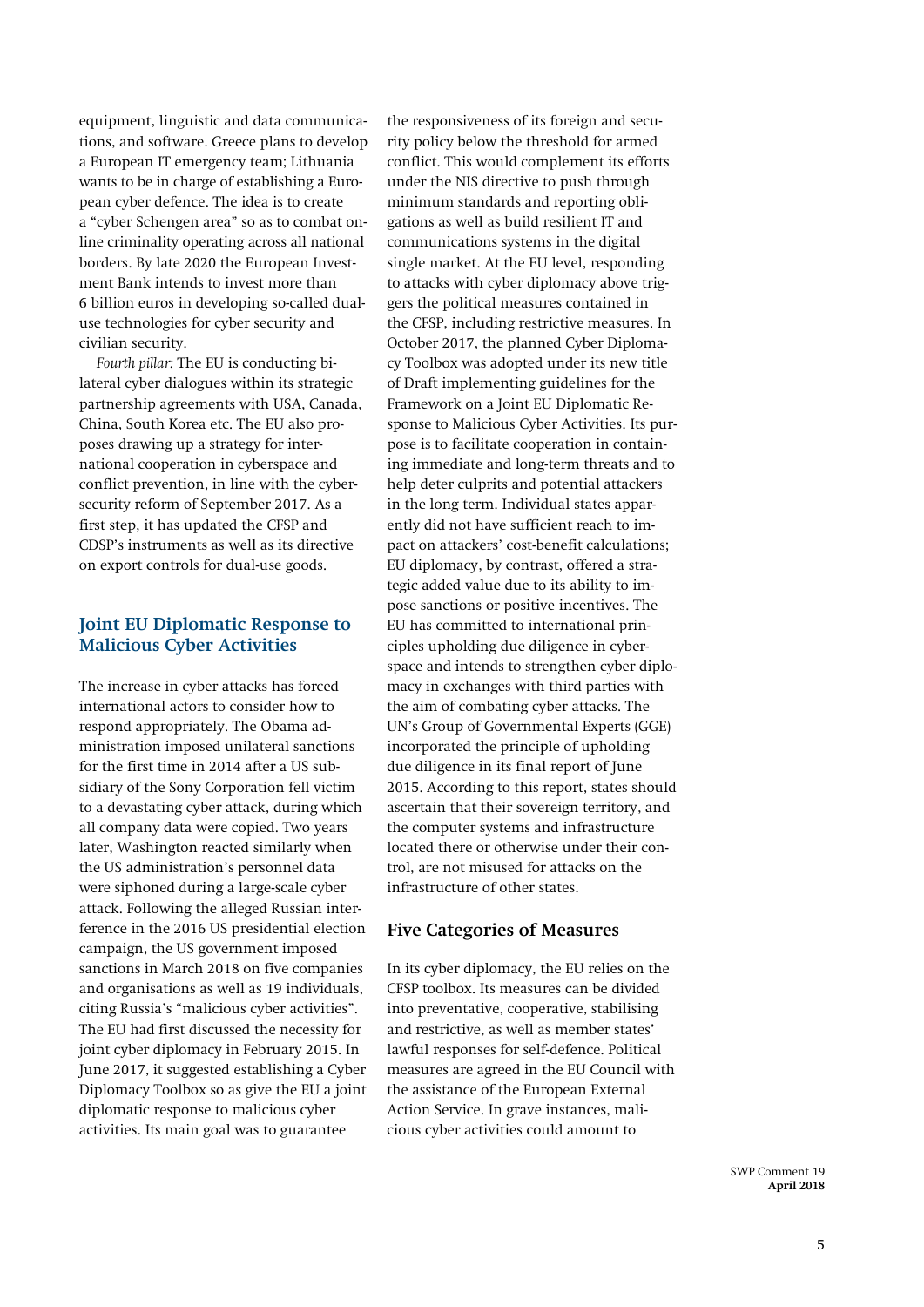punitive measures and the use of force or an armed attack in accordance with international law and the Charter of the United Nations. In this case, member states take a sovereign decision to exercise individual or collective self-defence as recognised in Article 51 of the UN Charter and in accordance with international and humanitarian law.

*Prevention:* Within the EU's political dialogues with third states, it has developed cyber dialogues that aim to influence the behaviour and attitude of its dialogue partners. The EU also supports confidencebuilding measures (CBMs) such as those developed by the OSCE. Dialogues with regional organisations such as the African Union or ASEAN are particularly important. The EU and the respective regional body can define how to build up the region's capacities for using cyberspace (known as "cyber capacity building") in association, partnership or cooperation agreements, or even through the Instrument contributing to Stability and Peace (IcSP).

*Cooperation:* To facilitate an ongoing incident, an EU delegation in a host country can transmit a diplomatic note (démarche) to that country's government. This requires an instruction from the High Representative of the Union for Foreign Affairs and Security Policy. In a conflict situation, the delegation head can deliver a proposal to conduct comprehensive talks or merely convey key messages. Démarches can also be formulated and delivered together with third states. Where the EU delegation head has been recalled due to conflict, this type of cooperative solution is no longer possible.

*Stability:* These measures have a signalling function by serving as a strategic communication that the potential aggressor should refrain from engaging in malicious cyber activities The European Council can set out an EU act or position, but only unanimously. It can also pass a resolution to implement such an act. In that case, qualified-majority voting applies, except for acts of implementation concerning the military or defence (art 31 para 2 TEU). The High Representative of the Union for Foreign Affairs and Security Policy can also make a declaration "in the name of the EU". However, this has to be agreed beforehand with all EU states and is usually employed if there is no need for an immediate response, if the EU first has to work out its position vis-à-vis a new situation, or if it has modified an established position. However, the High Representative can also make a declaration under her own responsibility if a quick reaction is required but it is not possible to seek agreement from the EU 27.

*Sanctions:* The EU can impose restrictive measures (sanctions) if it intends to push through political objectives following serious cyber attacks. These measures tend to target government officials of third states, but also state companies or other legal or natural persons. Sanctions have to be voted unanimously in the Council and must conform to the CFSP's objectives under art 24 TEU. Sanctions can be divided itno two main categories: those decided autonomously by the EU and those that the EU is obliged to impose following a resolution by the United Nations Security Council. Under EU law, sanctions must be targeted. For instance, specific persons or companies may be put on a sanctions list in order to block their bank accounts as long as minimum rule-of-law standards are met. So-called prerequisites for legality have been drawn up for such cases, which stipulate, for example, that those targeted have to be informed of the reasons for being listed and be given the opportunity to file a complaint.

*Possible EU support to Member States' lawful respsonses:* The Lisbon Treaty introduced the solidarity and mutual-assistance clauses, which can be invoked after severe cyber attacks. The solidarity clause (art 222 TFEU) stipulates that EU member states provide mutual support if one or several of them are victims of terror attacks, natural disasters or man-made disasters (including serious cyber incidents). Its implementation procedure was defined by Council decision in July 2014. The mutual-assistance clause contained in art 42 para 7 TEU roughly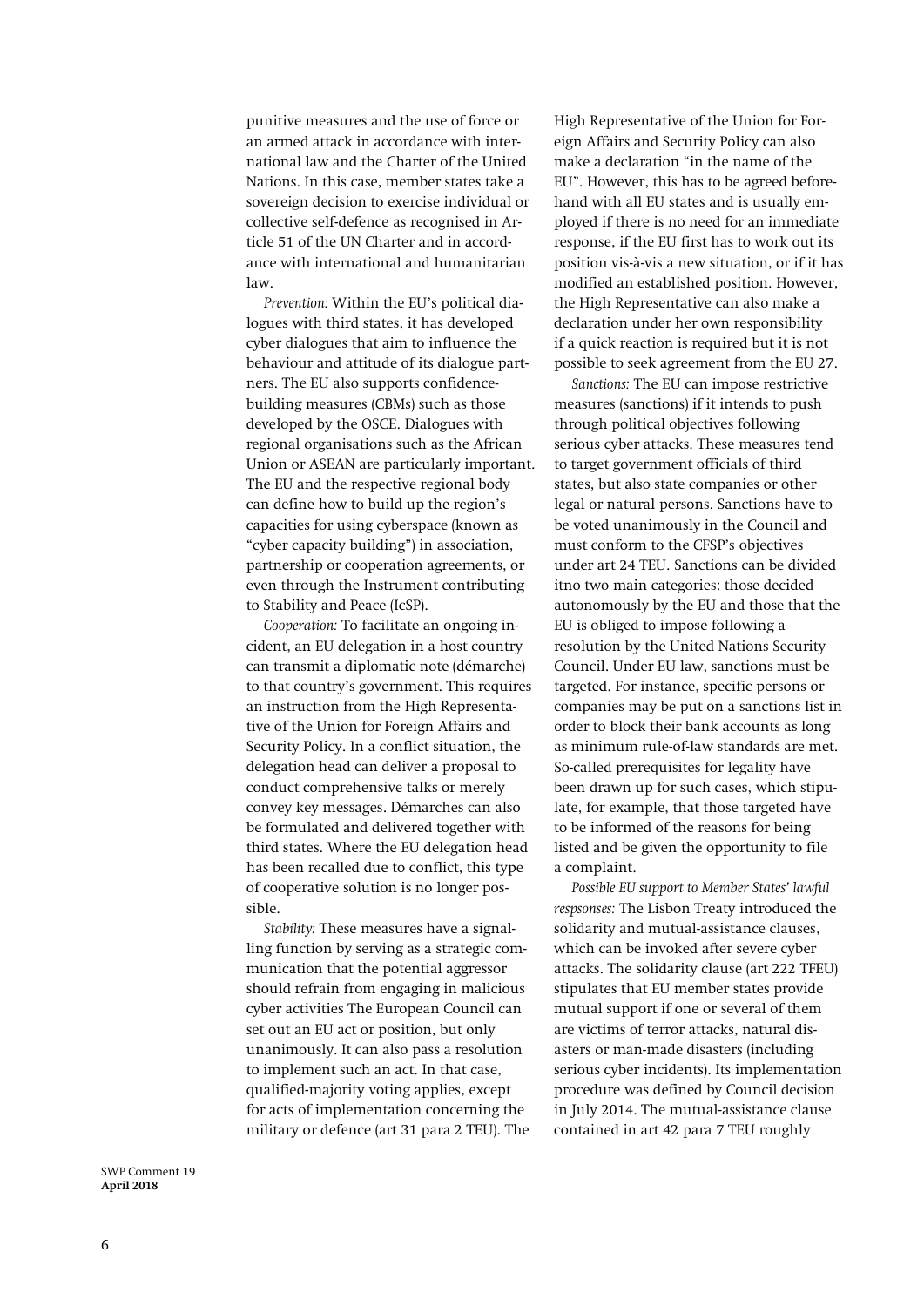corresponds to Article 5 of the NATO Treaty, although the latter takes precedence for NATO members. The mutual-assistance clause was invoked for the first time in November 2015 by France following the Paris terror attacks. Under the Joint EU Diplomatic Response to Malicious Cyber Activities of October 2017, responses that are compliant with international law do not require unequivocal attribution of cyber attacks to specific origins or perpetrators. This accords with the interpretations of international law experts enshrined in the Tallin 2 manual on how international law applies to cyberspace.

#### **Export Controls**

The EU intends to promote its cyber diplomacy and aspiration to due diligence by controlling the export of dual-use goods more strictly. The dual-use directive of May 2009 regulates the member states' joint licensing requirements for the export, procurement and transit of such goods. In mid-December 2017, the European Commission published a new version of the directive's annexes I, IIa to IIg and IV. The update mainly concerned new controls for certain goods, such as IT hardware. Goods are categorised as subject to control (annex I) based on a) the stipulations of international treaties and obligations, especially UN Security Council Resolution 1540, the Chemical Weapons Convention and the Biological Weapons Convention, and b) the control lists of international multilateral export regimes, above all the Wassenaar Arrangement, the Nuclear Suppliers Group, the Australia Group and the Missile Technology Control Regime (MTCR). These lists in particular are constantly modified. Not only is the export of specific goods to states under sanction subject to tighter controls, but in many cases separate approval also has to be obtained for exporting dual-use goods. Noncompliance can result in stiff penalties or fines.

#### **Due Diligence, Step by Step**

The EU's unanimity requirement makes positioning it as a force for peace difficult. Its member states not only display great strategic ambivalence, for instance in their policy towards Russia, but their actions in foreign affairs also lack coherence. The EU's aspiration to act as a force for peace is shown by member states seeking to strengthen the due-diligence principle via the CFSP's political instruments. Due diligence is a well-accepted principle in international law based on the idea that the EU not only has to guarantee that rules are upheld in its own jurisdiction, but also needs to bear responsibility for the consequences of its actions beyond its borders, for instance through a stricter export policy. Ever more frequently, EU decisions reach beyond its jurisdiction. It is the EU's role – and its role alone – to create coherence in this area. Where protecting cyberspace is concerned, member states should not limit themselves to avoiding irresponsible solo decisions. They must also undertake everything that could reasonably be expected from them to contribute along with other states to an "open, global, free, peaceful and secure cyberspace".

There is debate over how far EU governments should prepare to take technical counter-measures or even carry out hackbacks, as is currently being considered in the case of Russia. This would be the highest level of escalation under the mutual-assistance clause when a Member State chooses to invoke self-defence as recognised in Article 51 of the UN Charter and in accordance with international law, including humanitarian law. The final step of crisis management would then consist of stopping an ongoing attack through active defence. *Ultima ratio* would be a so-called hackback, meaning the targeted elimination of the server from which an attack has been launched. This only complies with the principle of due diligence if the ongoing attack has serious consequences that threaten a state's survival and if all other means have been exhausted. The legal